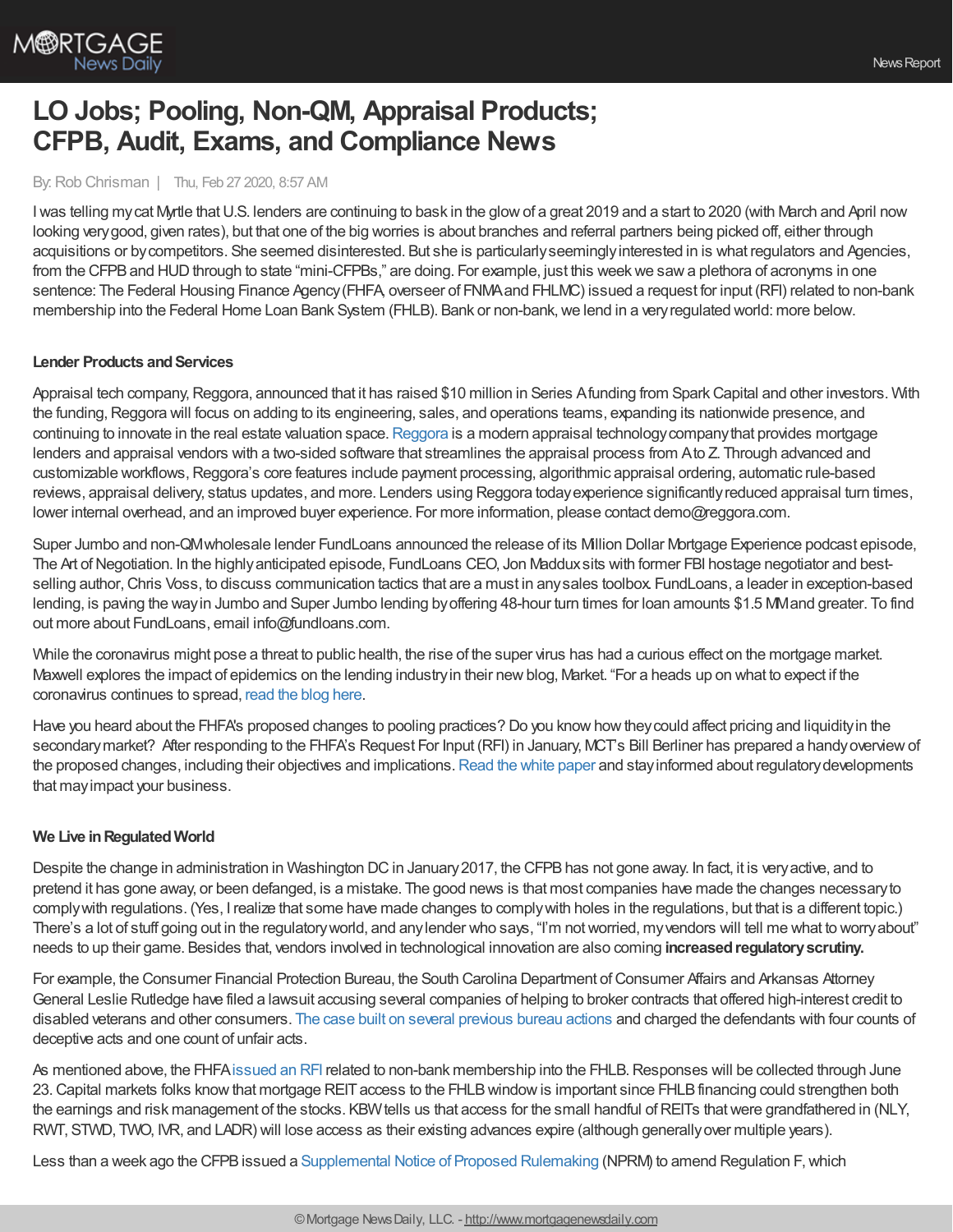implements the Fair Debt Collection Practices Act (FDCPA), to require debt collectors to make certain disclosures when collecting timebarred debts (the "Supplemental Proposed Rule"). Buckleytells us that, "The Supplemental Proposed Rule adds to the CFPB's proposed rule, issued May7, 2019, to amend Regulation Fto broadlyimplement the FDCPA,with respect to third-partydebt collectors (the 'Proposed Rule'). The Bureau noted when releasing the earlier Proposed Rule that it was contemplating additional disclosure requirements for timebarred debt, and reserved space for such disclosures within Regulation F, as then proposed. The CFPB released several documents related to the Supplemental Proposed Rule, including a fact sheet discussing the Supplemental Proposed Rule and a report on the disclosure of time-barred debt and the right of revival, providing findings from quantitative disclosure testing that the CFPB conducted."

If you're interested in TRID,which is not going awaybut is being refined and hopefullyimproved, and have questions about corrected Closing Disclosures (CDs) and the 3-Business Days waiting period before consummation, Model Forms, construction loans, providing Loan Estimates (LEs) to consumers, and Lender Credits, you're in luck as "The Bureau" has posted Frequently Asked Questions related to the TRID Rule and lender credits.

Recall that late last year the Fed released [proposed](https://www.cnbc.com/2018/10/31/fed-sets-new-rules-to-ease-regulations-on-smaller-banks.html) rules that would ease Dodd-Frank regulations for banks \$100B to \$250B in assets. The press is calling these "smaller banks" butwe will let you be the judge of that one. According to the Financial Times, bank mergers have not been nearlyas plentiful as before the crisis, partlydue to increased regulatoryscrutinypushing excess capital into dividends and buybacks vs. mergers.

I don't know if this will make you feel better or worse, but most banks are ill-prepared for complying with the regulatory requirements of an internal audit. Manyissues can be found in an internal audit. From being understaffed or undereducated, to a disregard for standard procedures, negligence and breach of fiduciarydutybydirectors, and even a failure to conduct a timelyaudit, the list goes on and on. Audits normallylook for internal control weaknesses, including weaknesses relating to loan underwriting and credit administration, or repeated deficiencies, where the financial institution ignored findings or left them in an unresolved status. Audit reports should provide at least a description of the scope ofwork performed, a determination of the underlying causes, a judgment about the significance of the findings, and conclusions regarding the severityand pervasiveness of findings.

Auditors should always have the necessaryknowledge and training to conduct certain audits effectively. In general, audits should be performed on time and concluded within reasonable timeframes, and have a scope size sufficient to ensure reliable findings. Internal auditors should not be charged with both audit and operational responsibilities in several areas,which diminishes their respective independence and maylead to governance violation for management. Audit risk analysis and planning must ensure that the audit's scope covers the range of criteria commensurate with the level of risk in the different areas of the audit.

The Lenders Compliance Group reminds us that a bank's internal audit department should be tracking exceptions identified by outside entities, including recommendations made byregulators and other third parties, to ensure that such exceptions are appropriatelycorrected or scheduled for corrective action. Itwould benefit all banks to develop and implement a comprehensive corporate-wide risk assessment program, enhance their audit exception tracking, better monitor corrective action plans, revise internal audit policies periodically, and fortify the oversight of the Audit Committee.

Lenders Compliance Group posted an article on its Mortgage FAQs website, titled Compliance [Management](https://mortgage-faqs.blogspot.com/2019/07/compliance-management-system-exam.html) System – Exam Readiness. One of their subscribers got cited for a deficient compliance management program and asked for some urgent guidance. Jonathan Foxx, LCG's Chairman, wrote a response that you should read. He lays out the dangers in not being prepared, provides a whole set of important questions for self-assessment, and, as a solution, offers the CMS Tune-up!™ – one of many "mini-audits" that the compliance firm has pioneered – which LCGsays is cost-effective, done relativelyquickly, and offers "actionable findings." The article has links for presentations and appointments as well as for scheduling calls and audits.

## **Capital Markets**

Financial markets have been **rattledbythe spreadof the coronavirus outside of China** this week,with U.S. Treasuryrates recording their fifth consecutive day moving down yesterday. The coronavirus outbreak is on track to become a pandemic with most new cases now arising outside China. Norway has its first case as does Brazil, Croatia, France, Finland, and Georgia. While there are only 15 confirmed infections in the U.S. so far, emergencies are being declared in California and almost 100 people on NewYork's Long Island are being monitored for signs of the pathogen. So far, the global death toll is approaching 3,000 with more than 81,000 ill.

Rates fell again yesterday, the 10-year Treasuryyield ended the session -2 bps to 1.31 percent, though the fall was not as drastic as the beginning of the week. The coronavirus has added uncertainty into U.S. structured finance, which has been humming along since the start of 2020 on lowrates and strong investor demand, but uncertaintyhas been added to the sector's outlook for the rest of the year.

While structured products tend to lag the secondarymoves seen in markets such as equities or high-yield bonds, **securitizations are not**